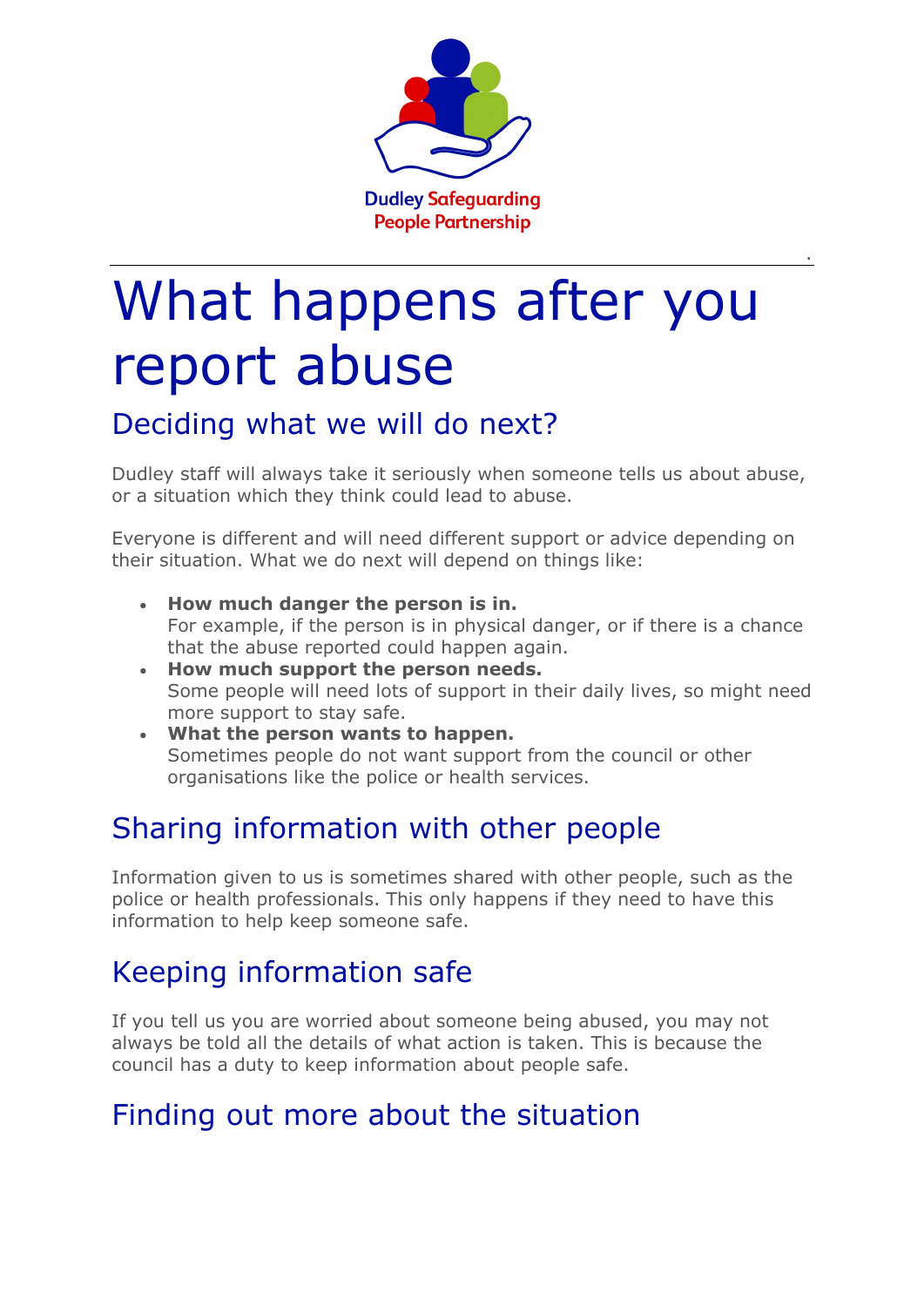A social worker from the council will plan with other people (like health staff and the police) how they can find out more about the abuse reported and how to stop it.

This is called a *safeguarding enquiry*.

They will decide:

- Who will do the enquiry.
- Who they will speak to.
- When they will do it.

An enquiry will be carried out by the professional who will understand the issues best.

If a crime has been committed, the enquiry will be carried out by the police.

#### Making enquiries into the abuse reported

The enquiry will look at all the information available to work out:

- Exactly what has happened.
- How the person is at risk of abuse.
- What the person wants to happen now.
- How to support the person to be safe in the future.

The person doing the enquiry will usually meet with the victims of abuse and ask them what has happened, and what help they need to keep safe and to stay in control of their life.

To help us to understand more about the situation, we might also talk privately to other people who know the victim.

We understand that someone may be afraid, or find it difficult, to talk about what has happened to them. The person will be given the information and support they need so that they can say what they want to happen about the abuse reported.

We may invite the victim to a meeting with other people who can help to make sure the person can keep safe. This could involve, family members, social workers, health professionals or the police.

At any meetings, the person can choose to have someone they trust with them, such as a family member, a friend or an advocate. This cannot be someone who is involved in the abuse.

The person can choose to have someone they trust to attend meetings and speak for them if they wish.